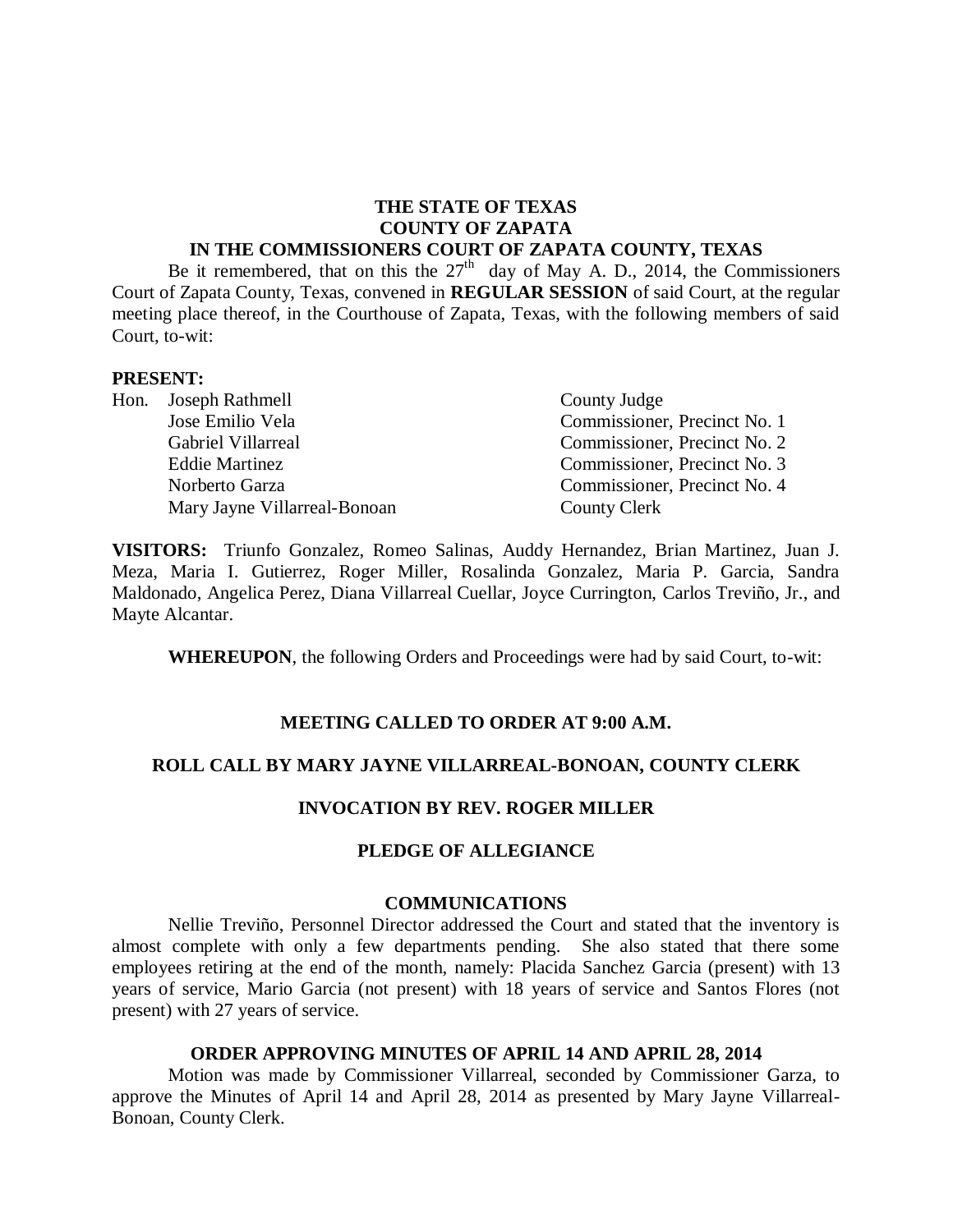The above motion, being put to a vote, was approved by the affirmative vote of all members of the Court.

#### **ORDER APPROVING INVOICES**

Motion was made by Commissioner Garza, seconded by Commissioner Villarreal, to approve invoices as presented by Triunfo Gonzalez, County Auditor.

The above motion, being put to a vote, was approved by the affirmative vote of all members of the Court.

### **ORDER APPROVING CHECKS ISSUED**

Motion was made by Commissioner Villarreal, seconded by Commissioner Garza, to approve checks issued as requested by Hon. Romeo Salinas, County Treasurer.

The above motion, being put to a vote, was approved by the affirmative vote of all members of the Court.

### **ORDER APPROVING AMENDMENT #1 TO ADVANCE FUNDING AGREEMENT (AFA) FOR VOLUNTARY UTILITY RELOCATION CONTRIBUTION CONTRACT BETWEEN TEXAS DEPARTMENT OF TRANSPORTATION AND ZAPATA COUNTY**

Motion was made by Commissioner Vela, seconded by Commissioner Garza, to approve amendment #1 to Advance Funding Agreement (AFA) for Voluntary Utility Relocation Contribution contract between the Texas Department of Transportation and Zapata County as requested by Hon. Joe Rathmell, County Judge.

The above motion, being put to a vote, was approved by the affirmative vote of all members of the Court.

### **ORDER ACCEPTING LETTER OF RETIREMENT FROM MARIO H. GARCIA**

Motion was made by Commissioner Garza, seconded by Commissioner Villarreal, to accept letter of voluntary retirement effective May 30, 2014 from Mario H. Garcia from the Zapata County Water works as requested by Carlos Treviño, Jr.

The above motion, being put to a vote, was approved by the affirmative vote of all members of the Court.

### **ORDER APPROVING TO HIRE TEMPORARY FULL TIME FIREFIGHTER / PARAMEDIC**

Motion was made by Commissioner Garza, seconded by Commissioner Villarreal, to approve to hire a temporary full time firefighter/paramedic until December 2014 in slot #12 at \$12.60 per hour as requested by Juan J. Meza, Fire Chief.

The above motion, being put to a vote, was approved by the affirmative vote of all members of the Court.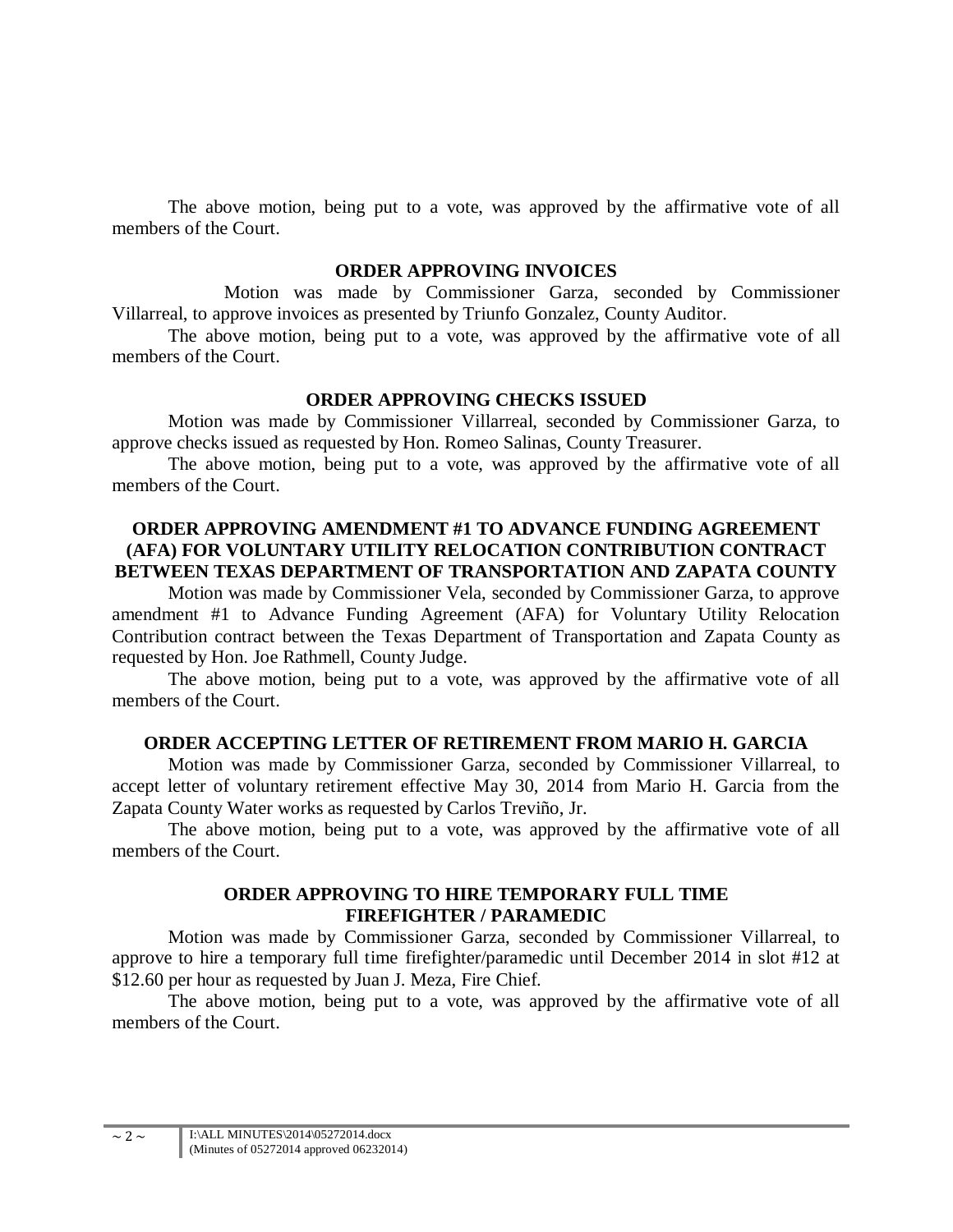## **ORDER APPROVING TRANSPORATION TITLE VI FOR ZAPATA COUNTY**

Motion was made by Commissioner Villarreal, seconded by Commissioner Garza, to approve the transportation Title VI for Zapata County as requested by Rosalinda Gonzalez, Nutrition Director.

The above motion, being put to a vote, was approved by the affirmative vote of all members of the Court.

# **ORDER APPROVING USE OF PRECINCT ONE AND PRECINCT FOUR FIELDS FOR CLASH OF THE CLASSES SUMMER TOURNAMENT**

Motion was made by Commissioner Garza, seconded by Commissioner Villarreal, to approve the use of Precinct 1 and Precinct 4 Fields for Clash of the Classes Summer Tournament on June 14, 2014 as requested by Corando Barrera, COTC President.

The above motion, being put to a vote, was approved by the affirmative vote of all members of the Court.

## **ORDER APPROVING TO CANCEL COMMISSIONERS COURT MEETING SCHEDULED FOR JUNE 9, 2014 DUE TO CONFLICT WITH SOUTH TEXAS COUNTY JUDGES AND COMMISSIONERS ANNUAL CONFERENCE**

Motion was made by Commissioner Garza, seconded by Commissioner Villarreal, to approve the cancel regular Commissioners Court meeting scheduled for June 9, 2014 due to conflict of the South Texas County Judges and Commissioners Annual Conference as requested by Hon. Joe Rathmell, County Judge. There will be a Special Commissioners Court Meeting on June 6, 2014 for Canvassing of Run-Off Election on May 27, 2014 and other items needing approval.

The above motion, being put to a vote, was approved by the affirmative vote of all members of the Court.

# **ORDER APPROVING INSTALLATION OF SPEED HUMPS**

Motion was made by Commissioner Villarreal, seconded by Commissioner Garza, to approve installation of the following speed humps:

a. Diaz between  $16<sup>th</sup>$  and  $13<sup>th</sup>$  (Resident's submitted petition.)

b. Diaz between  $13^{th}$  and  $16^{th}$  (Resident's submitted petition.)

The above motion, being put to a vote, was approved by the affirmative vote of all members of the Court.

# **ORDER APPROVING LINE ITEM TRANSFERS**

Motion was made by Commissioner Garza, seconded by Commissioner Villarreal, to approve the following line item transfer:

|              | <b>Department</b> | <b>Line Item</b> | <b>Fund</b>               | Amount     |
|--------------|-------------------|------------------|---------------------------|------------|
| <b>From:</b> | Non-Department    | 10-409-444       | Electricity               | \$2,000.00 |
| To:          | Non-Department    | 10-409-705       | <b>Appraisal District</b> | \$2,000.00 |

in order to meet budget requirements as requested by Triunfo Gonzalez, County Auditor.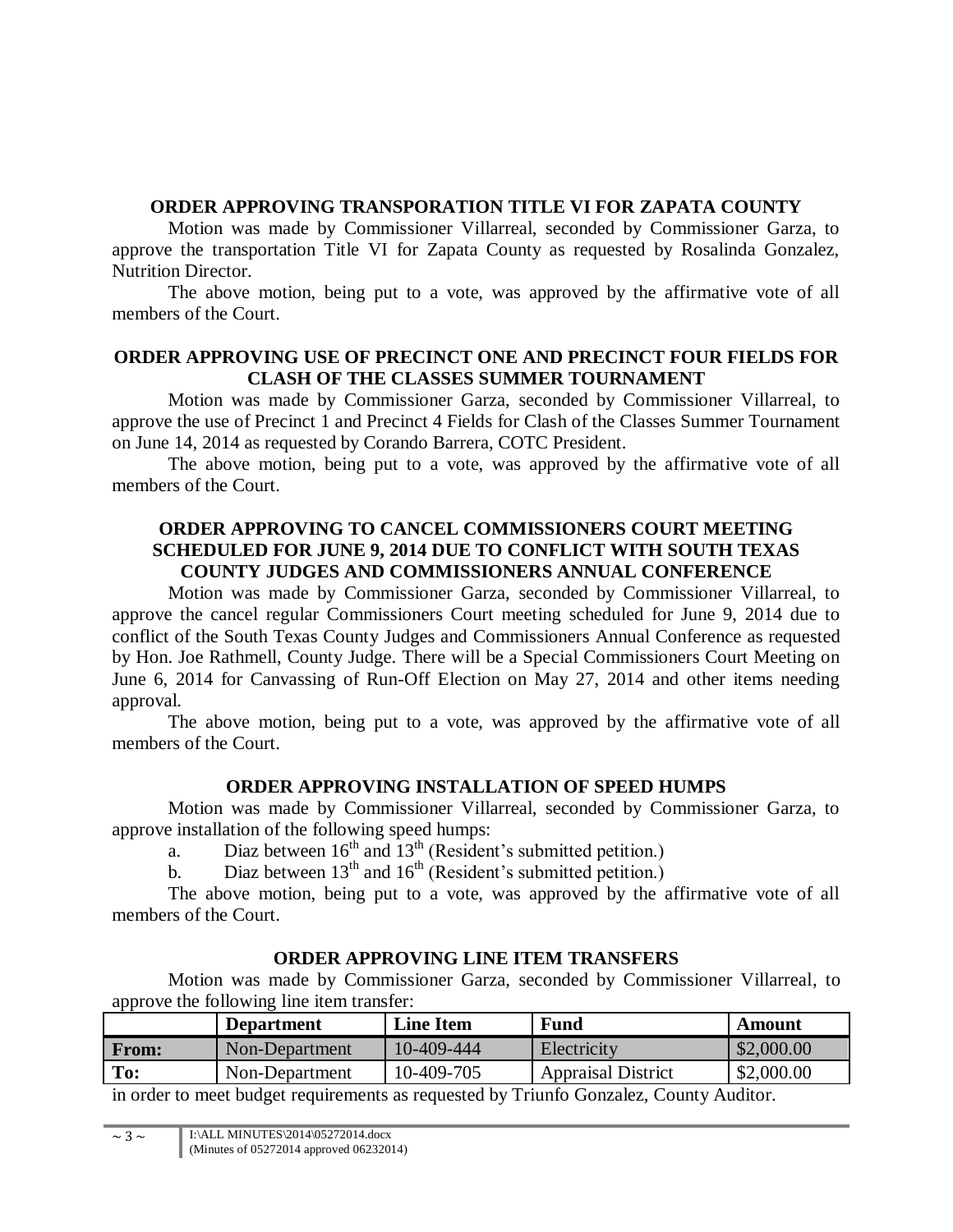The above motion, being put to a vote, was approved by the affirmative vote of all members of the Court.

Motion was made by Commissioner Garza, seconded by Commissioner Villarreal, to approve the following line item transfer:

|              | <b>Department</b> | <b>Line Item</b> | Fund                   | Amount   |
|--------------|-------------------|------------------|------------------------|----------|
| <b>From:</b> | I & A Program     | $37 - 645 - 330$ | Fuel & Lubricant       | \$500.00 |
| To:          | I & A Program     | 37-645-427       | <b>Travel Expenses</b> | \$500.00 |

in order to meet budget requirements as requested by Rosalinda Gonzalez, Nutrition Center Director.

The above motion, being put to a vote, was approved by the affirmative vote of all members of the Court.

Motion was made by Commissioner Garza, seconded by Commissioner Villarreal, to approve the following line item transfer:

|                | <b>Department</b>  | <b>Line Item</b> | <b>Fund</b>      | Amount     |
|----------------|--------------------|------------------|------------------|------------|
| From           | <b>Waste Water</b> | 08-602-227       | License Stipends | \$4,000.00 |
| To             | Waste Water        | $08-602-121$     | Overtime         | \$4,000.00 |
| From           | <b>Waste Water</b> | 08-602-427       | Mileage          | \$1,000.00 |
| To             | Waste Water        | 08-602-121       | Overtime         | \$1,000.00 |
| From           | <b>Waste Water</b> | 08-602-443       | Electricity      | \$7,000.00 |
| T <sub>0</sub> | <b>Waste Water</b> | 08-602-121       | Overtime         | \$7,000.00 |

in order to meet budget requirements as requested by Carlos Treviño, Jr., Water Plant Manager. The above motion, being put to a vote, was approved by the affirmative vote of all members of the Court.

Motion was made by Commissioner Garza, seconded by Commissioner Villarreal, to approve the following line item transfer:

|             | <b>Department</b>               | <b>Line Item</b> | <b>Fund</b>                      | <b>Amount</b> |
|-------------|---------------------------------|------------------|----------------------------------|---------------|
| <b>From</b> | 49 <sup>th</sup> District Court | $10-435-401$     | <b>Indigent Defense Juvenile</b> | \$10,000.00   |
| <b>To</b>   | 49 <sup>th</sup> District Court | 10-435-402       | District Court (Criminal)        | \$10,000.00   |
| From        | 49 <sup>th</sup> District Court | 10-435-403       | District Court (CPS)             | \$10,000.00   |
| To          | 49 <sup>th</sup> District Court | 10-435-402       | District Court (Criminal)        | \$10,000.00   |

in order to meet budget requirements as requested by Jose A. Lopez,  $49<sup>th</sup>$  District Judge.

The above motion, being put to a vote, was approved by the affirmative vote of all members of the Court.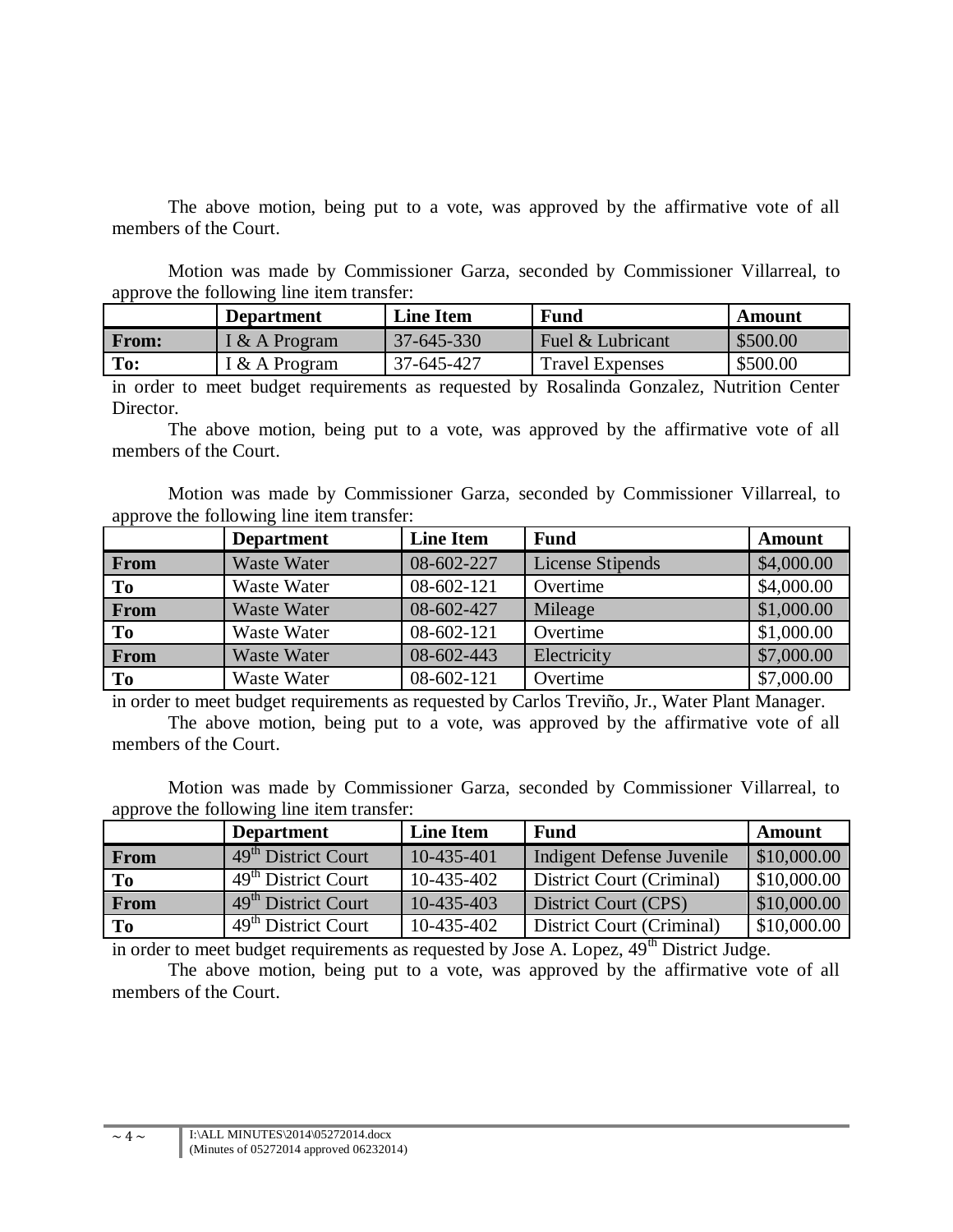Motion was made by Commissioner Garza, seconded by Commissioner Villarreal, to approve the following line item transfer:

|                | <b>Department</b>       | <b>Line Item</b> | <b>Fund</b>                 | <b>Amount</b> |
|----------------|-------------------------|------------------|-----------------------------|---------------|
| From           | Judge's Office          | 10-400-431       | Postage                     | \$74.21       |
| To             | Non-Department          | 10-409-311       | Postage / Express / Freight | \$74.21       |
| From           | <b>County Clerk</b>     | 10-403-311       | Postage                     | \$165.99      |
| T <sub>o</sub> | Non-Department          | 10-409-311       | Postage / Express / Freight | \$165.99      |
| <b>From</b>    | <b>District Clerk</b>   | 10-450-311       | Postage                     | \$848.71      |
| T <sub>0</sub> | Non-Department          | 10-409-311       | Postage / Express / Freight | \$848.71      |
| <b>From</b>    | <b>JP</b>               | 10-455-311       | Postage                     | \$26.83       |
| T <sub>0</sub> | Non-Department          | 10-409-311       | Postage / Express / Freight | \$26.83       |
| <b>From</b>    | Tax Office              | 10-499-311       | Postage                     | \$425.33      |
| T <sub>o</sub> | Non-Department          | 10-409-311       | Postage / Express / Freight | \$425.33      |
| From           | Auditor                 | 10-495-311       | Postage                     | \$18.99       |
| To             | Non-Department          | 10-409-311       | Postage / Express / Freight | \$18.99       |
| <b>From</b>    | Sheriff's Office        | 10-560-311       | Postage                     | \$273.93      |
| T <sub>o</sub> | Non-Department          | 10-409-311       | Postage / Express / Freight | \$273.93      |
| From           | <b>Code Enforcement</b> | 10-596-311       | Postage                     | \$32.40       |
| T <sub>0</sub> | Non-Department          | 10-409-311       | Postage / Express / Freight | \$32.40       |

in order to meet budget requirements as requested by Audelia Hernandez, County Judge's Office.

The above motion, being put to a vote, was approved by the affirmative vote of all members of the Court.

Motion was made by Commissioner Garza, seconded by Commissioner Villarreal, to approve the following line item transfer:

|             | <b>Department</b>   | <b>Line Item</b> | <b>Fund</b>           | Amount     |
|-------------|---------------------|------------------|-----------------------|------------|
| <b>From</b> | Safety & Risk       | 10-525-457       | Repairs & Maintenance | \$200.00   |
| To          | Safety & Risk       | 10-525-427       | Travel & Workshop     | \$200.00   |
| <b>From</b> | Environmental Dept. | $10 - 595 - 330$ | Fuel                  | \$5,000.00 |
| To          | Environmental Dept. | 10-595-456       | Repairs & Maintenance | \$5,000.00 |

in order to meet budget requirements.

The above motion, being put to a vote, was approved by the affirmative vote of all members of the Court.

### **ORDER APPROVING RESOLUTION IN SUPPORT AND STRONG URGES THE TEXAS PARKS AND WILDLIFE DEPARTMENT TO REMOVE LIMIT ON ALLIGATOR GAR AND ALLOW COMMERCIAL FISHING ON FALCON LAKE**

Motion was made by Commissioner Garza, seconded by Commissioner Villarreal, to approve a resolution in support and strong urges The Texas Parks and Wifelife Department to remove the limit on one alligator gar per day and allow commercial alligator gar fishing on